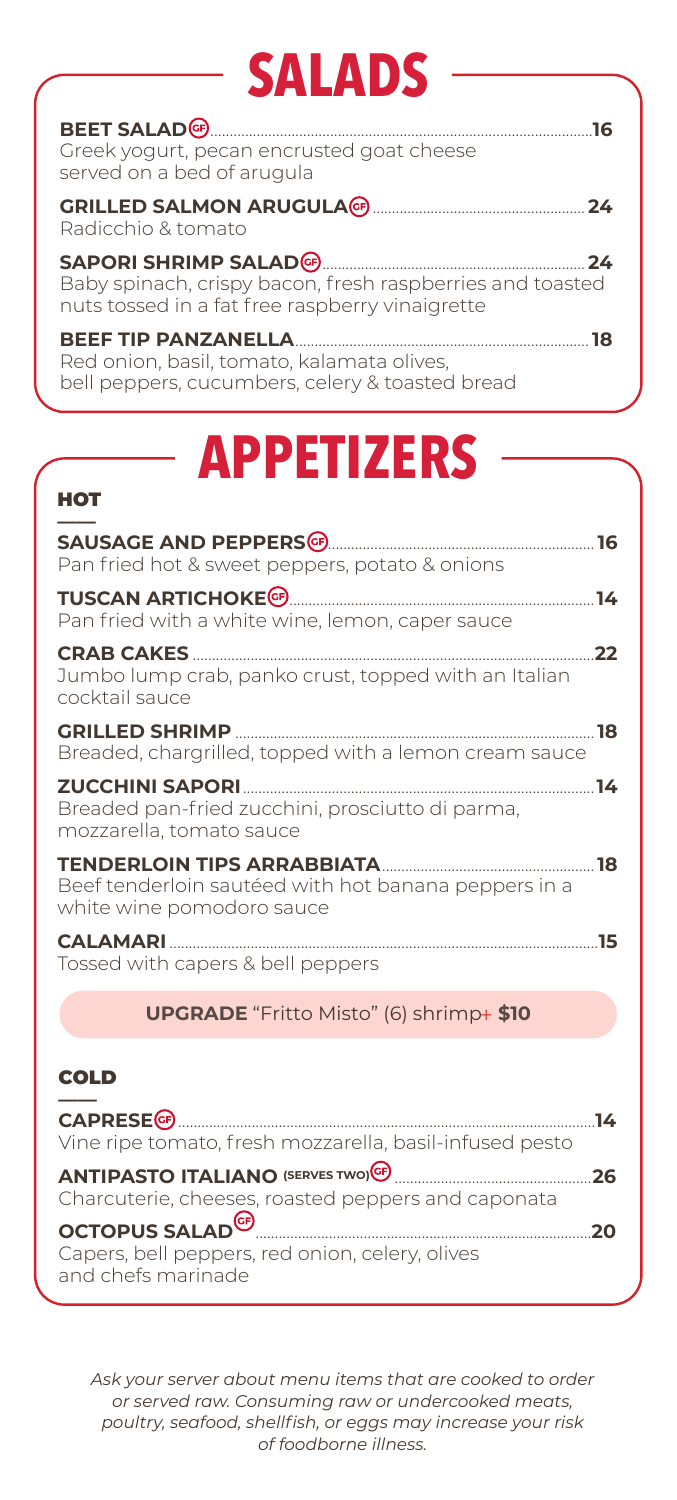# **GRIL**

### **CHARGRILLED QUAIL** ....................................................................... **38**

Served with arugula topped with a fresh Sicilian citrus drizzle and shaved Parmigiano

### **SICILIAN STYLE**

Breaded, chargrilled served with ammoglio & grilled vegetables

CHICKEN 22 | VEAL 26 | STEAK 30

**FILET** .................................................................................................................**46** 8oz center cut, chargrilled, served with potato tortino & grilled vegetables

## **FISH**

#### **SCOTTISH SALMON** ............................................................................**32** Zesty champagne cream sauce served with sautéed spinach

**SEARED SCALLOPS** ............................................................................**36** Orange reduction sauce & served with mixed vegetables

**PESCATORE**.....................................................................................................**36** Mixture of fresh seafood, white wine pomodoro sauce. Your choice of RISOTTO | ZUPPA | LINGUINE

**BRANZINO** .................................................................................................**45** Chargrilled Mediterranean Sea Bass served with orzo pasta salad and grilled mixed vegetables

**CATCH OF THE WEEK** Chef's selection of seasonally available fish

**MARKET PRICE**

### **SAUTÉ** CHICKEN 22 | VEAL26

**MARSALA** Marsala wine sauce with mushrooms

**LIMONE** White wine lemon sauce with mushrooms

### **ARRABIATTA** Hot and mild peppers, onion and fresh tomato in a white wine butter sauce

### **SALTIMBOCCA**

Prosciutto di Parma, sage, sauteed spinach in a white wine butter sauce